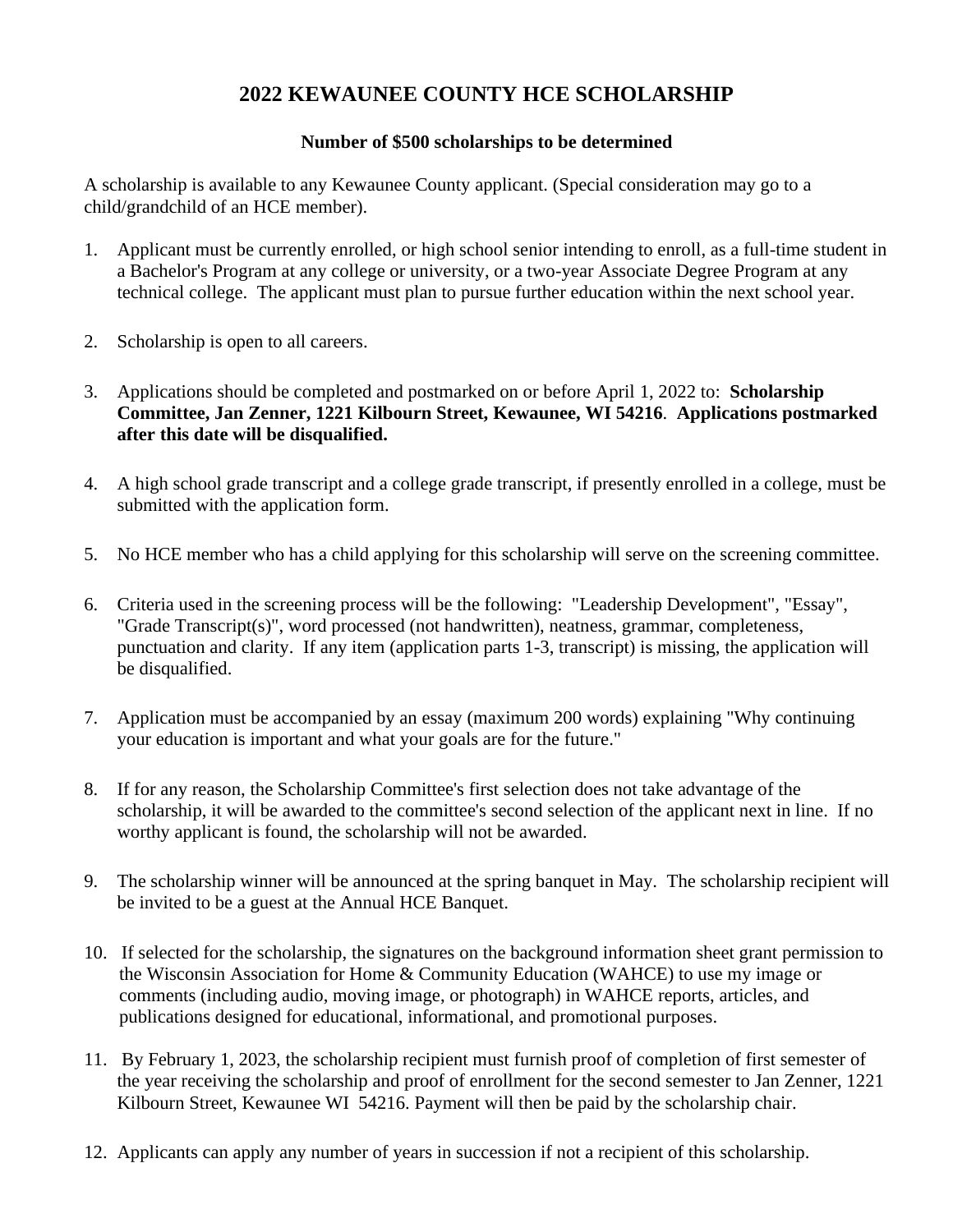# **APPLICATION FORM FOR KEWAUNEE COUNTY HCE SCHOLARSHIP**

(Use form as outline. Use additional pages, if needed.)

 $\begin{tabular}{|c|c|c|} \hline \multicolumn{3}{|c|}{\textbf{DATE}} & \multicolumn{3}{|c|}{\textbf{DATE}} \\ \hline \end{tabular}$ 

# PART I - PERSONAL BACKGROUND INFORMATION

| Name                                                                         |
|------------------------------------------------------------------------------|
|                                                                              |
|                                                                              |
|                                                                              |
|                                                                              |
|                                                                              |
|                                                                              |
|                                                                              |
|                                                                              |
|                                                                              |
|                                                                              |
| College, University or Technical College planning to or presently attending: |
|                                                                              |
| Applicant Signature                                                          |
|                                                                              |